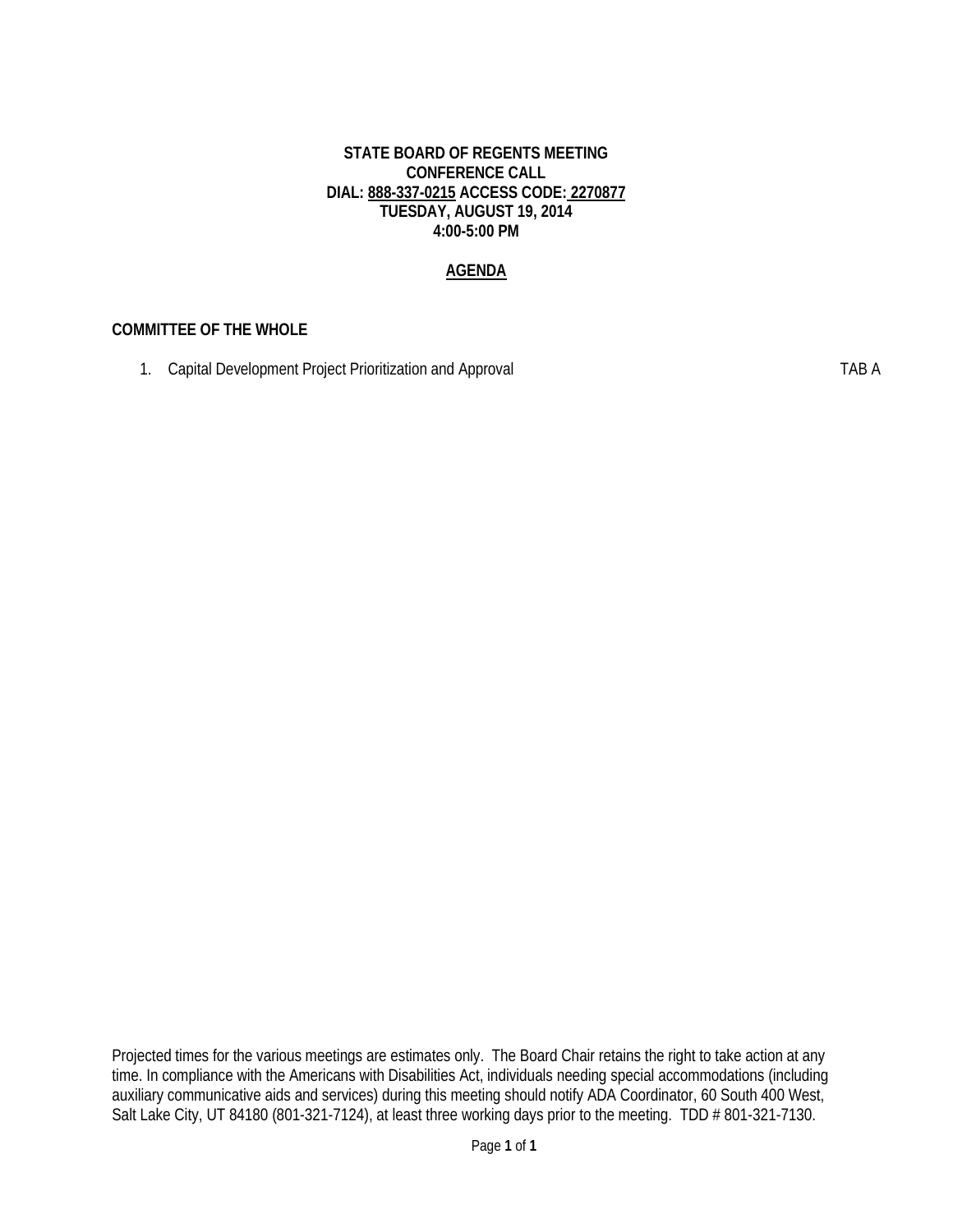

**Phone** 801.321.7101 **Fax** 801.321.7199 **TDD** 801.321.7130 www.higheredutah.org

TAB A

August 14, 2014

#### MEMORANDUM

TO: State Board of Regents

FROM: David L. Buhler

SUBJECT: Capital Development Prioritization (CDP) of State-funded Projects

Issue

In preparation for the August 19, 2014 meeting for Regents prioritization of capital development projects I have attached a packet of materials for your review and study to enable you to be prepared with an understanding of the institutional projects in order to weigh in on this important decision. The resulting prioritized list will then be sent to the State Building Board and the Governor for their evaluation prior to their recommendations to the 2015 State Legislature for funding consideration.

The following materials are attached:

- A summary of the **USHE 2015-16 Capital Development Projects**. This is an updated version of the summary you received as part of the July Regents meeting agenda packet.
- **USHE CDP Project Evaluation Guidelines** …. This document provides a brief description of the process involved in applying Regents' "Guideline Based Points" and Regents' "Discretionary Points."
- The Basic Scoring Matrix, entitled **Summary of Scoring Points for 2015-16**, which displays the scoring point totals through application of the CDP Analytical Points only (*Regents Priority Points yet to be added*).

As part of Tuesday's meeting, the Regents Capital Facilities Committee will present their recommendations and prioritizations for the coming year relative to application of Regents' points. *This process will likely result in some change to the order of projects listed in the Scoring Matrix attachment*. After the Regents' Capital Facilities Committee has finalized its recommendations, a separate sheet containing the relevant information will be sent to you just prior to the August 19, 2014 meeting to enable you to participate in the final deliberations before voting on the resulting decision.

> \_\_\_\_\_\_\_\_\_\_\_\_\_\_\_\_\_\_\_\_\_\_\_\_\_\_\_\_\_\_\_ David L. Buhler Commissioner of Higher Education

DLB/GLS/WRH **Attachments** 









岛 SNOW COLLEGE





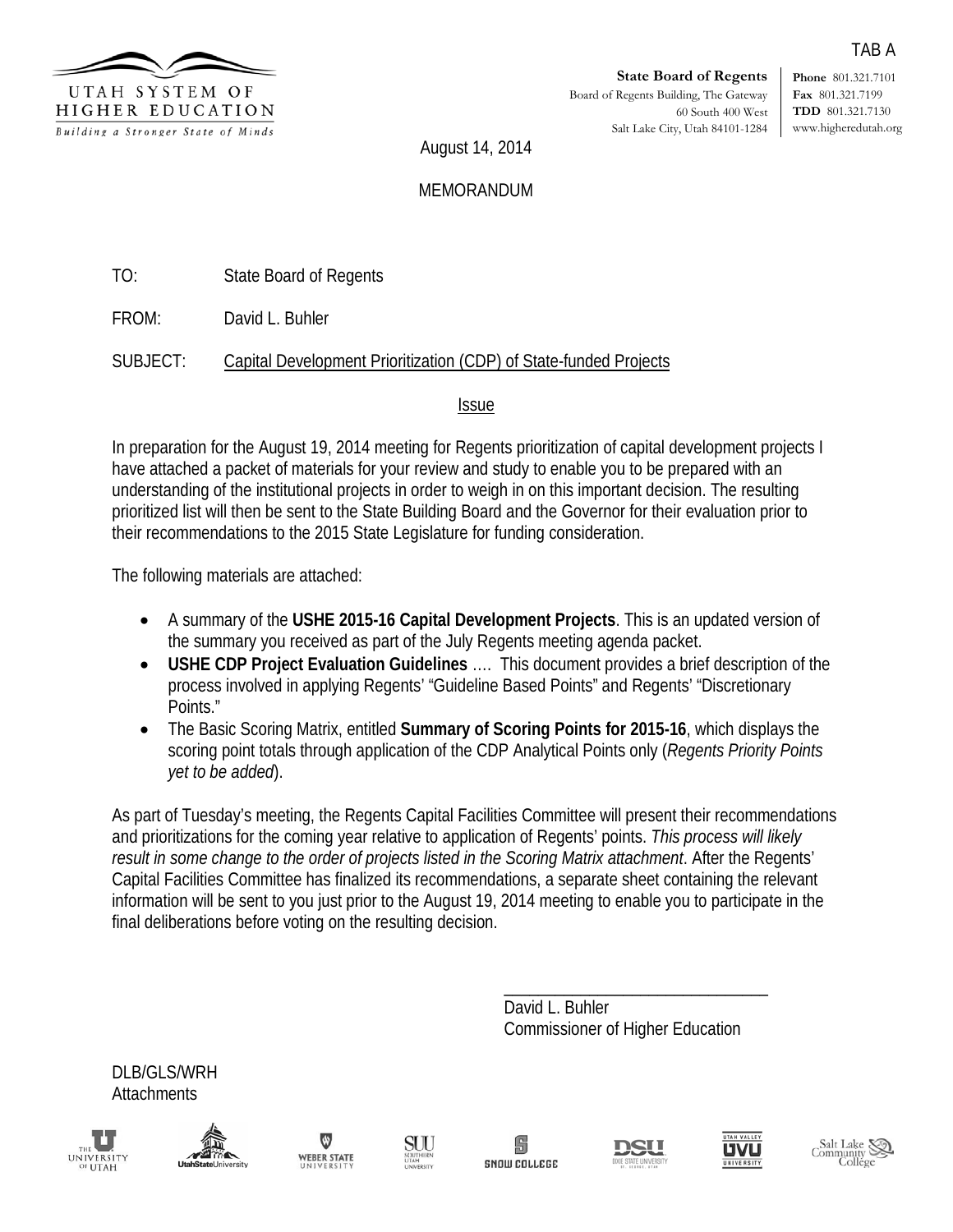## **USHE 2015-16 CAPITAL DEVELOPMENT PROJECTS** *AUGUST 13, 2014*

## **UNIVERSITY OF UTAH – CROCKER SCIENCE CENTER (GEORGE THOMAS BUILDING RENOVATION, ADDITION, AND SEISMIC UPGRADE)**

|             |          | <b>Project Cost Estimates</b> | Project Space - Gross Square Footage |        |           |            |  |  |
|-------------|----------|-------------------------------|--------------------------------------|--------|-----------|------------|--|--|
|             | Other    | <b>Total Project</b>          | O&M                                  |        |           |            |  |  |
| State Funds | Funds    | Cost                          | Funds                                | New    | Renovated | Demolished |  |  |
| \$34.0 M    | \$21.0 M | \$55.0 M                      | \$682.700                            | 52,500 | 71.000    | 13,200     |  |  |

This project will renovate and expand the George Thomas Building to house the new math and science teaching initiative, a new educational process designed to better integrate math and science within the undergraduate curriculum and merge teaching and research. It will require unique facilities including:

- Modern interdisciplinary teaching laboratories and classrooms for the Center for Science and Math Education.
- An incubator for science-based translational research, in which university faculty will collaborate with industry partners on pilot projects with direct benefits for the community.
- The Center for Cell and Genome Science, an innovative and interdisciplinary research center bringing together world-renowned physicists, biologists, and other scientists.

This project will revitalize a building located on Presidents Circle that is listed on the National Historic Register. The building most recently housed the Utah Museum of Natural History.

The project will eliminate serious seismic and structural deficiencies in the building through a seismic retrofit. The south portion of the building that was constructed as a library stacks area will be demolished. Several areas may require asbestos abatement. Plumbing, mechanical, and electrical systems will need to be replaced. The building shell will be made more energy efficient with historically appropriate windows.

The University will provide \$21 million of funding from donations and other institutional funds as partial funding for this project.

## **UTAH STATE UNIVERSITY – BIOLOGICAL SCIENCES BUILDING**

| <b>Project Cost Estimates</b> |             |                      |              |  | Project Space - Gross Square Footage |           |            |  |  |
|-------------------------------|-------------|----------------------|--------------|--|--------------------------------------|-----------|------------|--|--|
|                               |             | <b>Total Project</b> | 0&M          |  |                                      |           |            |  |  |
| State Funds                   | Other Funds | Cost                 | <b>Funds</b> |  | <b>New</b>                           | Renovated | Demolished |  |  |
| \$55.0 M                      | \$10.0 M    | \$65.0 M             | \$1,008,720  |  | 115,000                              | 77.000    |            |  |  |

This project includes a \$50 million new building on the site of the demolished old Ag Sciences Building and \$15 million for remodeling of the existing Biology and Natural Resources (BNR) building.

The new building will provide critical replacement, expansion, and consolidation space for the Biology Department, focusing on new state-of-the-art teaching and research laboratories. It will be located adjacent to the existing BNR building, where existing spaces will continue to serve the department but will be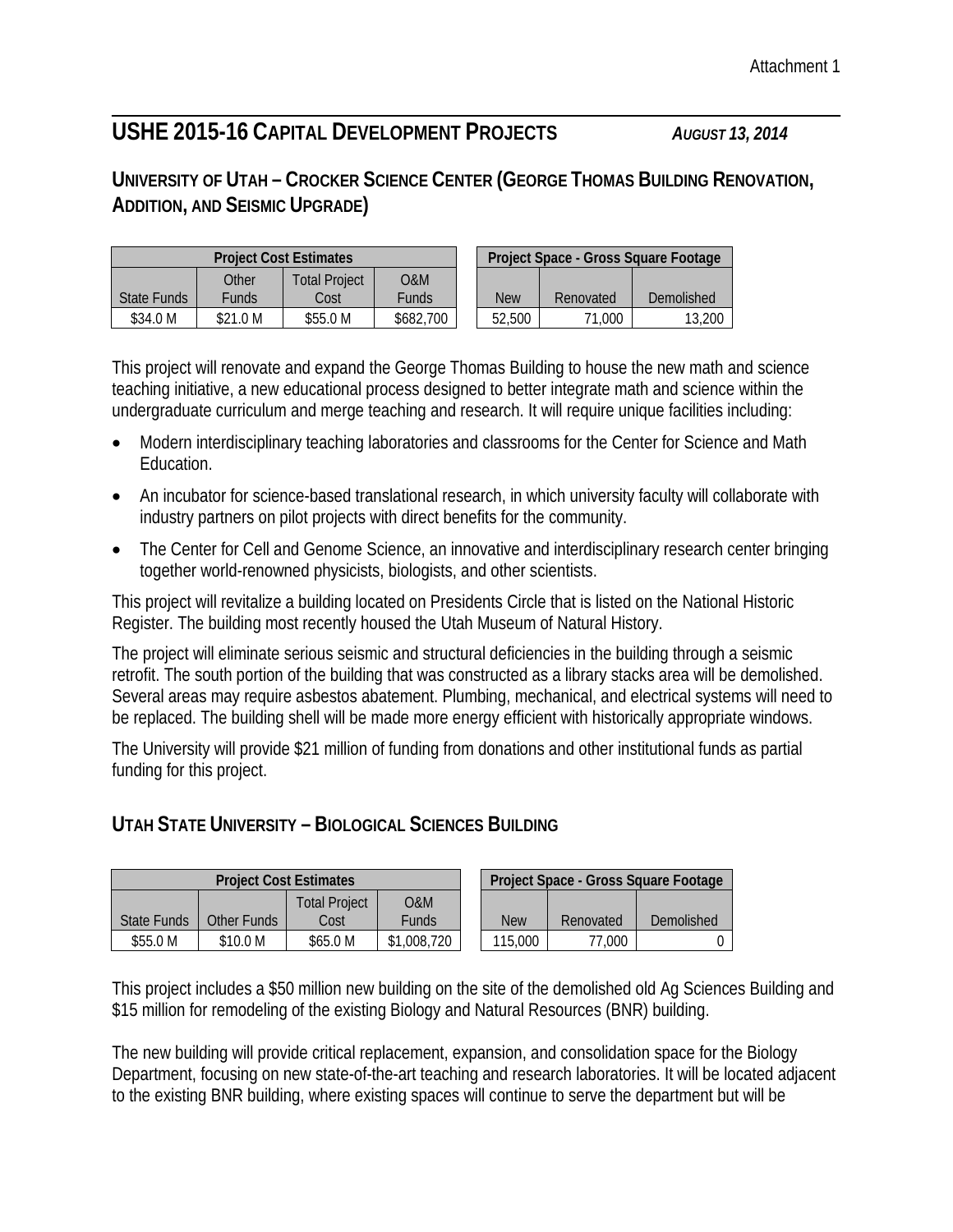repurposed primarily to support essential functions that do not require the sophisticated research infrastructure that the new building will provide.

This building will provide new centrally scheduled classroom space, available to all academic units on campus, including three new lecture halls, three standard mid-sized classrooms, and several seminar teaching rooms. New teaching and research laboratories will be a large part of the program, with related faculty and graduate student offices. A science library, research display space, and student study space are also included in the project.

The Department of Biology has not received significant new space since the BNR was built in the 1950s. Since then enrollments at the university have quadrupled with the result being that the current teaching facilities are crowded and unable to meet student demand. This problem is especially acute in teaching laboratories. In addition to the graduate (MS and PhD) program the Biology Department is committed to provide more research opportunities for undergraduates to prepare them for careers or postgraduate education. Most faculty research labs are inadequate to allow growth in this critical component of the USU mission.

The various departments within the College of Science are dispersed among different buildings across campus. Bringing together the faculty of the Department of Biology, the largest in the College, will increase efficiency of operation and space usage and will stimulate connection and collaboration between units. subsequent project is anticipated to renovate and remodel the existing BNR building and connect it to the new building with a bridge that will provide a strong connection between the new building and those resources remaining in BNR.

Remodeling of the BNR building will be comprised of replacement of mechanical systems, seismic bracing, upgrading of restrooms to meet ADA requirements, and new stair enclosures and elevators. It will also include remodeling of existing research labs that are inadequate for the extensive research activities of the department, for repurposing into teaching laboratories for which the need is acute. The research being done in the vacated research labs will be housed in the research labs of the new building.

\$10 million of donated funds will be provided for this project. It will require \$1,008,720 of additional O&M funding for its ongoing operation.

### **UTAH STATE UNIVERSITY – CLINICAL SERVICES BUILDING**

|             | <b>Project Cost Estimates</b> |          |                      |            | Project Space - Gross Square Footage |            |
|-------------|-------------------------------|----------|----------------------|------------|--------------------------------------|------------|
|             |                               | ⊺otal    |                      |            |                                      |            |
|             |                               | Project  |                      |            |                                      |            |
| State Funds | Other Funds                   | Cost     | <b>O&amp;M Funds</b> | <b>New</b> | Renovated                            | Demolished |
| \$10.0 M    | \$20.0 M                      | \$30.0 M | \$630,530            | 100,000    |                                      | 36,560     |

The new Clinical Services Building for USU's College of Education and Human Services (CEHS) will provide 100,000 square feet of state-of-the-art clinical, research, and office space to enable the College to provide a variety of clinical services for adults, adolescents, and families, all within one building. This will include integrated service delivery, vocational and graduate student training activities, clinical research, and community outreach within six different clinics including: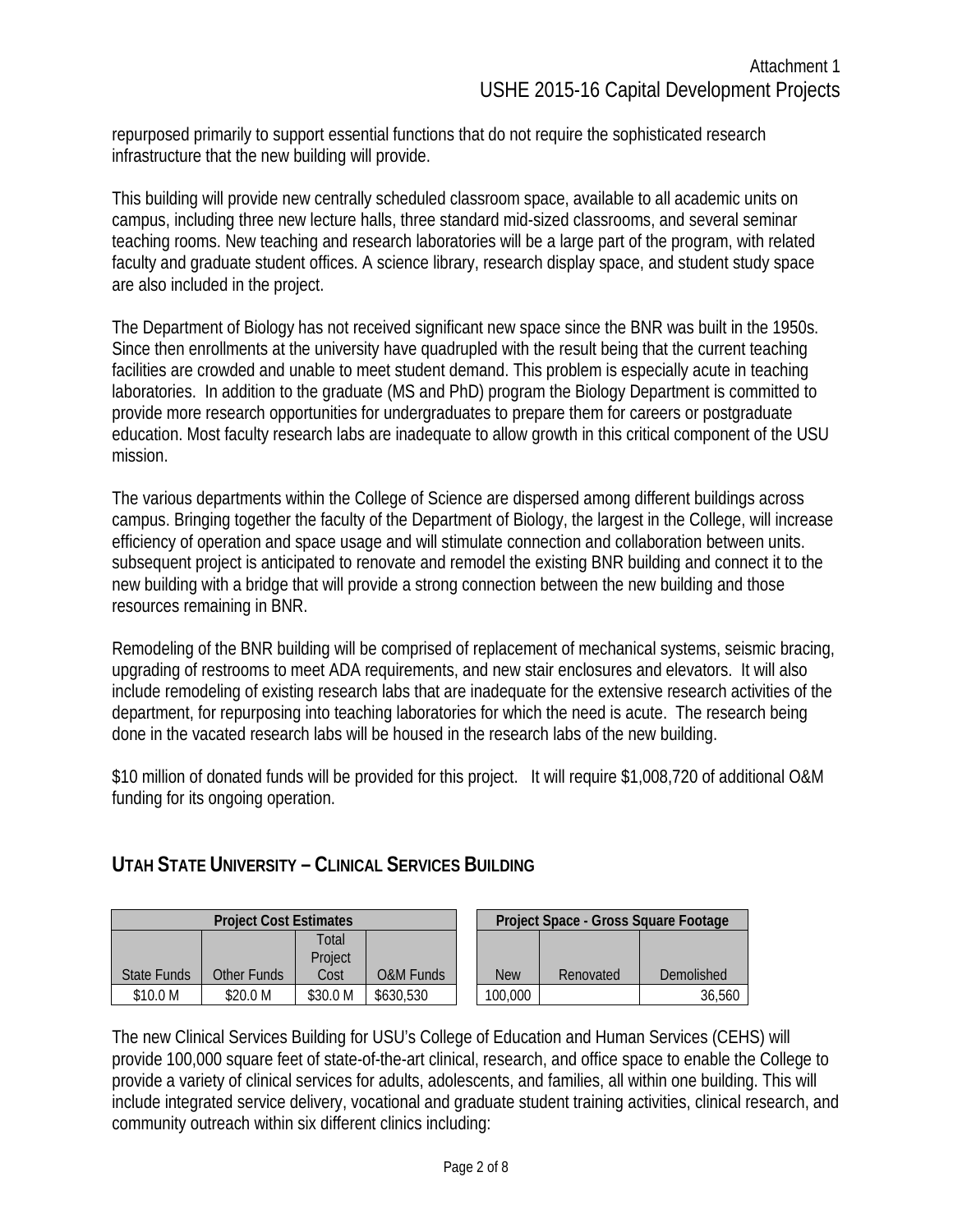- Autism and Other Developmental Disabilities
- Family and Human Development
- Aging and Memory
- Health and Exercise Science
- Speech, Language, and Hearing Sciences
- Center for Persons with Disabilities

Many of the clinical departments within the Emma Eccles Jones College of Education and Human Services are spread out in different buildings across campus and need to be united in one facility. Bringing departments together under one roof will increase efficiency of operation and space usage, encourage connection and collaboration between units, and facilitate access by the public. The new facility will bring together diverse clinical programs in an interdisciplinary environment, creating an optimal setting for training graduate students and engaging faculty across human service professions. It will facilitate new, cutting edge clinical research and optimize recruitment of faculty and students. It will create synergies of space utilization and efficiency. The new clinic will provide better and more diverse treatment and counseling services to individuals, couples, and families.

The proposed site is the existing Center for Persons with Disabilities (CPD) building that is an aging and inefficient one-story brick building that is not equipped to handle modern clinical and laboratory needs. It has many problems, including an inefficient layout, life safety deficiencies, poor energy efficiency, and a confusing floor plan. Temporary facilities will be required for the CPD Department while this new building is under construction.

Private donations of \$20 million have been committed to help fund this project. It will require \$630,530 of additional O&M funding for its ongoing operation.

#### **WEBER STATE UNIVERSITY – SOCIAL SCIENCES BUILDING RENOVATION**

|                    | <b>Project Cost Estimates</b> |          |                      |  | Project Space - Gross Square Footage |           |            |  |
|--------------------|-------------------------------|----------|----------------------|--|--------------------------------------|-----------|------------|--|
|                    |                               | Total    |                      |  |                                      |           |            |  |
|                    |                               | Project  |                      |  |                                      |           |            |  |
| <b>State Funds</b> | Other Funds                   | Cost     | <b>O&amp;M Funds</b> |  | <b>New</b>                           | Renovated | Demolished |  |
| \$30.1 M           | \$0 M                         | \$30.1 M | \$427.209            |  | 13,000                               | 106,322   |            |  |

|            | Project Space - Gross Square Footage |            |  |  |  |  |  |  |  |  |  |
|------------|--------------------------------------|------------|--|--|--|--|--|--|--|--|--|
|            |                                      |            |  |  |  |  |  |  |  |  |  |
| <b>New</b> | Renovated                            | Demolished |  |  |  |  |  |  |  |  |  |
| 13,000     | 106.322                              |            |  |  |  |  |  |  |  |  |  |

The Social Sciences Building was designed in 1969 and finished construction in 1973. It currently houses the Departments of History, Anthropology, Criminal Justice, Geography, Political Science and Philosophy, Psychology, Social Work and Sociology and continues to be one of the most heavily used academic instruction buildings on the campus.

The project will consist of essentially gutting the interior, including all interior partitions, electrical, heating and air conditioning systems and plumbing systems. Basic structural elements will be strengthened to meet current seismic code requirements; modifications will be made to make the building ADA compliant; outdated and inefficient HVAC, plumbing, and electrical systems will be replaced; and the interior will be reconfigured and rebuilt to accommodate the most effective and efficient use of space and systems to meet the current and projected academic requirements.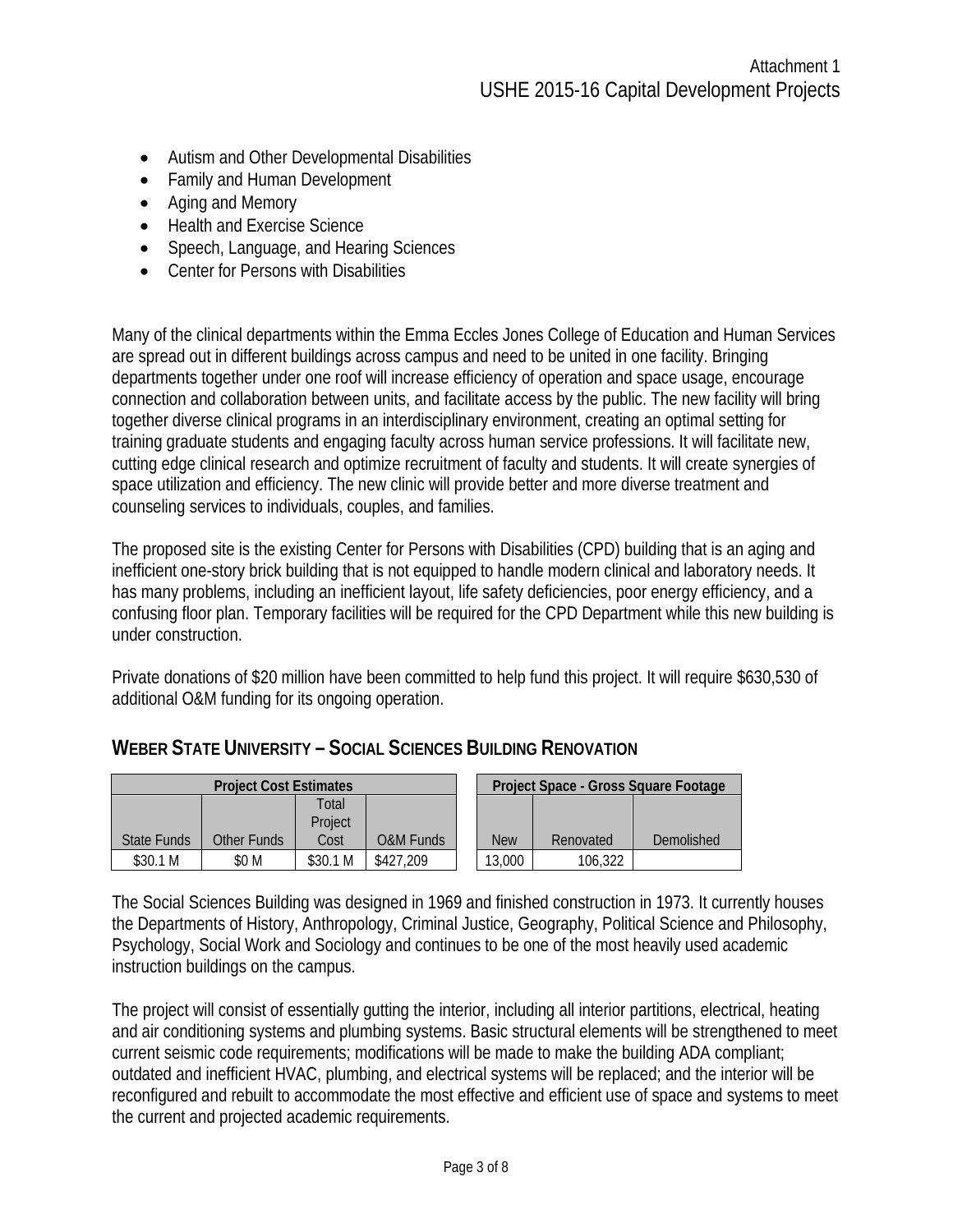Multi-media classrooms of sufficient size and configuration will be provided. Faculty offices will be reconfigured and interior circulation and restrooms will be upgraded. Appropriate study rooms, faculty preparation rooms and work rooms will be incorporated. Interior finishes will be upgraded or improved, to include lighting, floor coverings, wall coverings, and ceilings. Exterior wall panels will be cleaned, and mounting systems for these panels will be upgraded to meet seismic requirements. Where appropriate and feasible, additional daylight will be incorporated into the design to make the facility less energy intensive and more user-friendly. Additionally, approximately 13,000 square feet of "porch" area around the perimeter of the first floor will be incorporated into office, classroom, study and lab spaces.

State-appropriated O&M support is used for the existing building, which was constructed with state appropriated capital funding. WSU is requesting \$427,209 of additional state funding for O&M needs to accommodate the ongoing costs for the increased space and updated HVAC and electrical needs of the facility.

|             |                                         | <b>Project Cost Estimates</b> | Project Space - Gross Square Footage |            |           |            |
|-------------|-----------------------------------------|-------------------------------|--------------------------------------|------------|-----------|------------|
| State Funds | Other<br>Total Proiect<br>Cost<br>Funds |                               | 0&M<br>Funds                         | <b>New</b> | Renovated | Demolished |
| \$9.0 M     | \$5.0 M                                 | \$14.0 M                      | \$349,440                            | 42,000     | 26.123    |            |

## **SOUTHERN UTAH UNIVERSITY – NEW BUSINESS BUILDING**

The requested project is a new building designed to meet the space and pedagogical needs of the School of Business. Since 1980, when the current business building was constructed, the School of Business has doubled in students and faculty and has added Masters Degrees in Business Administration and in Accountancy. To compensate for this increased student enrollment, the building is heavily scheduled and utilized. Most graduate courses are taught in the afternoons and evenings.

The lack of seminar style classrooms, student breakout rooms, and service learning space in the existing building is not conducive to the curriculum of the undergraduate and graduate degree programs. The new building will provide classrooms, seminar rooms, advanced-business computing labs, graduate assistant work-study areas, break-out/study rooms, an academic advising suite, and additional faculty offices.

\$2 million of the project funds will be used to repurpose the existing Dixie Leavitt Business Building to enable its use as academic and academic support space for programs and units that are currently spread across campus. Some of these programs are currently housed in the Multipurpose Center Building, which was constructed in 1965, and has significant code compliance, mechanical, seismic, and HVAC system deficiencies. Replacement of this building, which also houses dance and other fine arts programs, is a subsequent SUU high-priority need.

SUU has commitments of \$5 million of non-state capital funding to help fund the project, and \$349,440 of new funding will be needed for ongoing O&M support.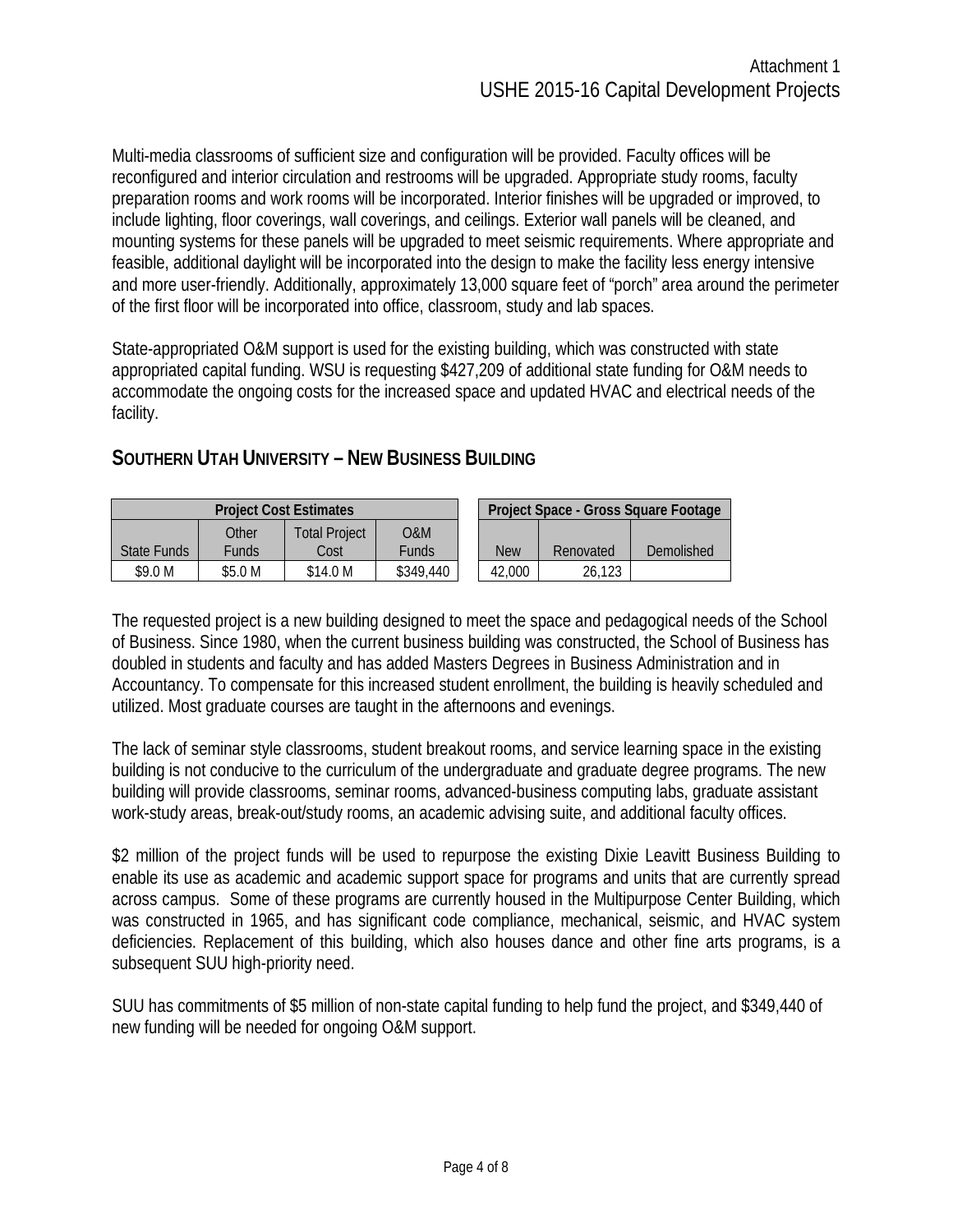|             | <b>Project Cost Estimates</b> |          |                      |  |            | Project Space - Gross Square Footage |            |  |  |
|-------------|-------------------------------|----------|----------------------|--|------------|--------------------------------------|------------|--|--|
|             |                               | Total    |                      |  |            |                                      |            |  |  |
|             | Other                         | Project  |                      |  |            |                                      |            |  |  |
| State Funds | <b>Funds</b>                  | Cost     | <b>O&amp;M Funds</b> |  | <b>New</b> | Renovated                            | Demolished |  |  |
| \$18.37M    | \$0                           | \$18.37M | \$153,234            |  | 52,600     |                                      | 35,000     |  |  |

#### **SNOW COLLEGE – NEW SCIENCE BUILDING**

This project request is for construction of a new science building. The current building was constructed in 1972 and has many safety (including asbestos) and code compliance issues. The Anatomy, Biology, Chemistry, and Physics Labs no longer meet the standards for science classrooms in a higher education setting. In addition, the lab benches and floor tiles were manufactured with asbestos and cannot be modified to meet current needs. Glass lined chemical drain lines have broken and cannot be repaired due to their location within concrete walls. The single elevator in the building is too small to accommodate new larger wheelchairs and, therefore is not ADA code compliant. There are numerous other ADA code compliance and international building and trade code compliance issues that need to be addressed as well.

This building is vital to the College to enable it to provide critically needed STEM (Science, Technology, Engineering and Math) curriculum in order to assure continuation of the College's historically strong science and pre-engineering programs, which are key to the success of so many of Utah's current and future students.

Recent requests for this project request entailed remodeling and refurbishing the existing building and expanding it to provide modern and up-to-date science labs. DFCM estimates that the cost difference between remodeling the existing facility and building a new one is approximately \$1.5 to \$2 million. As a result, DFCM is recommending demolishing the existing building and constructing a new and more efficient facility.

### **DIXIE STATE UNIVERSITY – PHYSICAL EDUCATION/STUDENT WELLNESS CENTER**

| <b>Project Cost Estimates</b> |              |                      |           |  | Project Space - Gross Square Footage |           |            |  |  |
|-------------------------------|--------------|----------------------|-----------|--|--------------------------------------|-----------|------------|--|--|
|                               | Other        | <b>Total Proiect</b> | O&M       |  |                                      |           |            |  |  |
| State Funds                   | <b>Funds</b> | Cost                 | Funds     |  | <b>New</b>                           | Renovated | Demolished |  |  |
| \$19.0M                       | \$10.0M      | \$29.0M              | \$385,000 |  | 100,000                              |           |            |  |  |

This project is a multiple story, 100,000 sq. ft. facility that will provide needed classroom, office, gymnasium, and health and wellness space for the University's current enrollment (over 8,000 students) and for future growth. The new facility will enable DSU to accommodate new baccalaureate degrees in Health Promotion and Human Performance fields. It will house:

- Bachelor of Arts/Sciences degree program in Health and Human Performance (Teacher Education, Kinesiology/Exercise Science, and Health Promotion & Wellness tracks)
- Integrated Studies Emphasis Areas (Exercise Science, Health Promotion & Wellness, and Recreation Management)
- Minors (Health Promotion & Wellness, Exercise Science, Recreation Management, and Physical Education Teacher Education)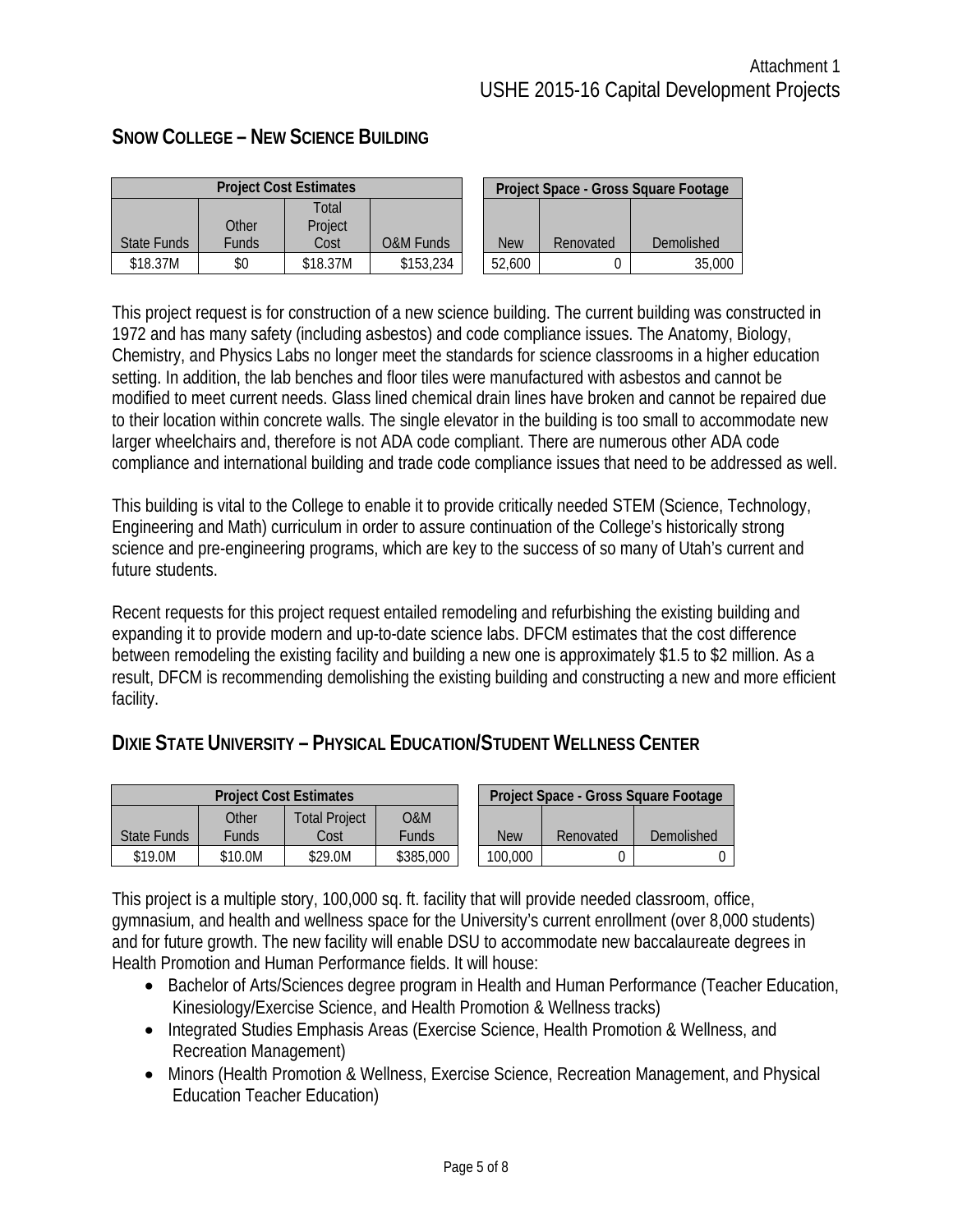Although DSU previously has not offered a Physical Education degree, many of the existing classes will become part of the curriculum for these new programs. The current physical education facility consists of a Gymnasium that was constructed in 1956 that houses the DSU Volleyball Team and is used for some intramural programs. With growing enrollments and other limitations, it does not meet the academic and wellness needs of the institution and its new role and mission.

DSU students have been committed to this program for many years as is evidenced by their backing of an existing student building fee to support a wellness facility. By the end of FY2015, \$2.2 million will be in hand from this fee, the continuation of which will support an \$8 million revenue bond for the student wellness portion of the facility. In addition, DSU is actively pursuing donations from organizations currently requesting physical education health and wellness programs. The ongoing O&M costs for the state-funded portion are \$385,000. O&M support for the student wellness space will be paid from non-state funding sources.

## **UTAH VALLEY UNIVERSITY – PERFORMING ARTS BUILDING I**

| <b>Project Cost Estimates</b> |                |                              |              |  | Project Space - Gross Square Footage |           |            |  |  |
|-------------------------------|----------------|------------------------------|--------------|--|--------------------------------------|-----------|------------|--|--|
| State Funds                   | Other<br>Funds | <b>Total Project</b><br>Cost | O&M<br>Funds |  | <b>New</b>                           | Renovated | Demolished |  |  |
| \$34.0M                       | \$2 M          | \$36.0M                      | \$840,000    |  | 120,000                              |           |            |  |  |

This new facility will provide for the dance and music programs that are now housed in the Faculty Annex, the Gunther Technology building, the Physical Education area, the Student Center, and some off-campus facilities. Existing facilities permit sound transfer throughout, which hampers effective teaching and learning. Individual students' practice rooms are severely limited, offices and studios do not meet faculty or student needs, and public performances or exhibits of any kind are difficult and often impossible to present.

The new building will include music and dance instruction studios and rehearsal halls, classrooms, technology-enhanced learning labs, student recital facilities, recording and media production technologies, and a 700-seat concert hall and a 700-seat dance theatre. A commons area/foyer with a box office and events marketing suite will serve the public performance facilities. Instrument storage and repair facilities, equipment lockers, dressing rooms, physical training and conditioning facilities, off-stage green rooms, and music practice rooms will also serve student needs. The outside of the building will mirror traditional campus design and connect with adjacent buildings through a covered walkway.

\$2 million of donated funds have been committed for the project. The estimated new O&M funding required for this building is \$840,000.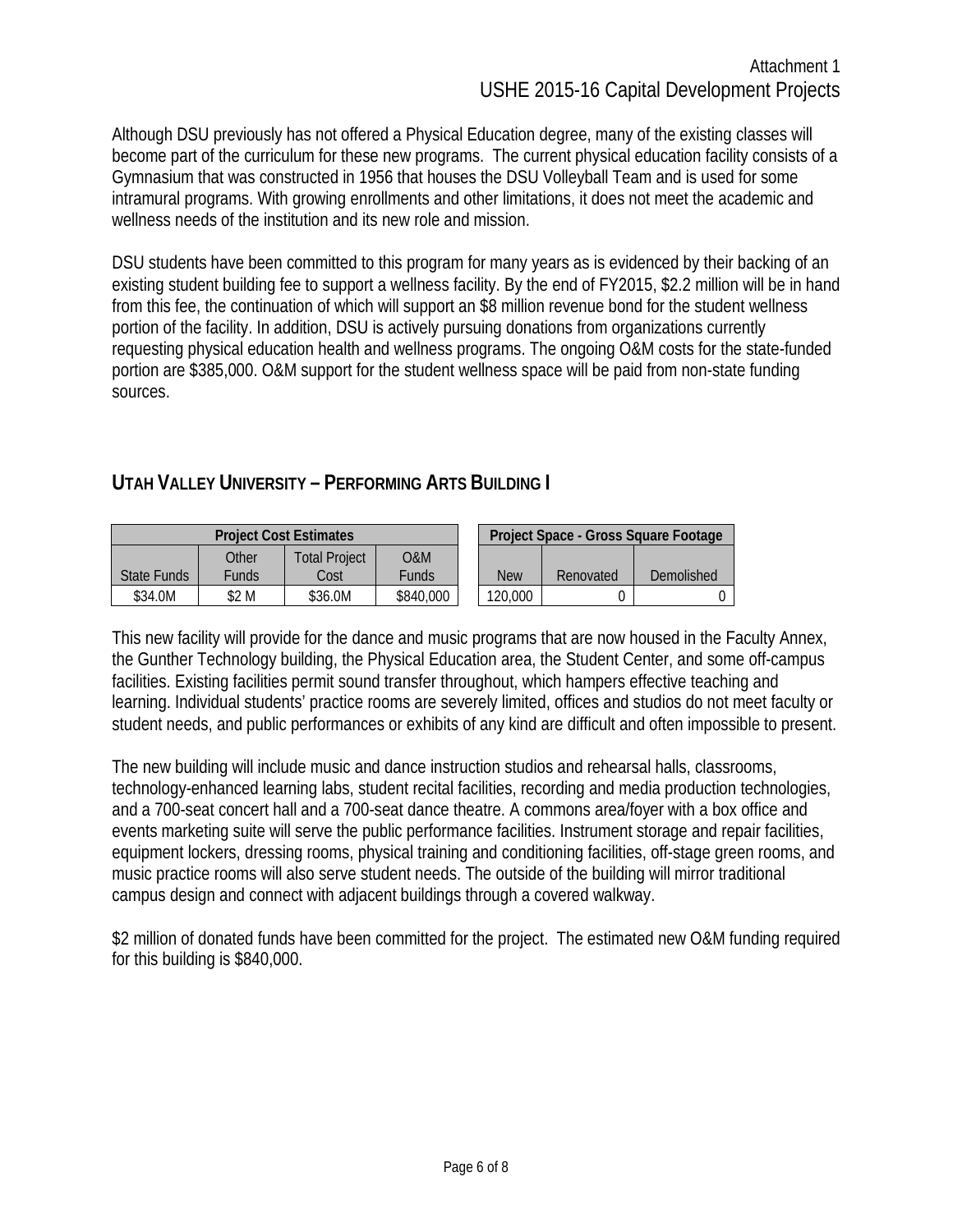## **SALT LAKE COMMUNITY COLLEGE – CAREER & TECHNICAL EDUCATION (CTE) CLASSROOM AND LEARNING RESOURCE BUILDING – WESTPOINTE CENTER**

|             |       | <b>Project Cost Estimates</b> | Project Space - Gross Square Footage |            |           |            |  |  |
|-------------|-------|-------------------------------|--------------------------------------|------------|-----------|------------|--|--|
|             | Other | Total Project                 | O&M                                  |            |           |            |  |  |
| State Funds | Funds | Cost                          | <b>Funds</b>                         | <b>New</b> | Renovated | To be Sold |  |  |
| \$48.0 M    | \$0   | \$48.0 M                      | \$738,713                            | 130,963    |           | 80,286     |  |  |

This CTE Classroom and Learning Resource Space project to be built on newly-acquired property at the Westpointe Center consists of a new 130,963 square foot facility that will contain additional classrooms, large-bay teaching labs, study space, and office and conference room space for faculty and staff support. In addition to providing needed space for current and future enrollments it will accomplish two important purposes:

- Consolidation of the Career and Technical Education programs into one location, which will enhance programmatic efficiency and broaden access to the programs.
- Provide sufficient space to continue and expand business and industry partnerships in the areas of advanced manufacturing technology.

The existing Meadowbrook Campus consists of 3 permanent buildings and 2 portables. The intent is to sell these buildings with the proceeds used to offset part of the cost of the new building. The programs that are now housed in the existing buildings and that will be moved to the new facility or other appropriate sites are:

- Composite Materials
- Plastics
- Heating Ventilation and Air Conditioning
- Diesel Systems
- Truck Driving
- Heavy Diesel Systems
- General Education

In addition, SLCC intends to move the Welding and Machining-Manufacturing Technology program to the new facility.

The existing facilities are marginal for delivery of many of the programs. They were originally constructed of concrete block, tilt up concrete panels and wood framing. This structure had minimal energy retrofitting done to the walls and roofing. The roofs were built in several phases using various structural systems, some of which are questionable and don't exist anymore. The mechanical units are exteriorly located with inefficient duct work and are prone to extensive leaking. Also, without major replacement, the mechanical and electrical systems that serve the buildings cannot be expanded or modified, and are failing.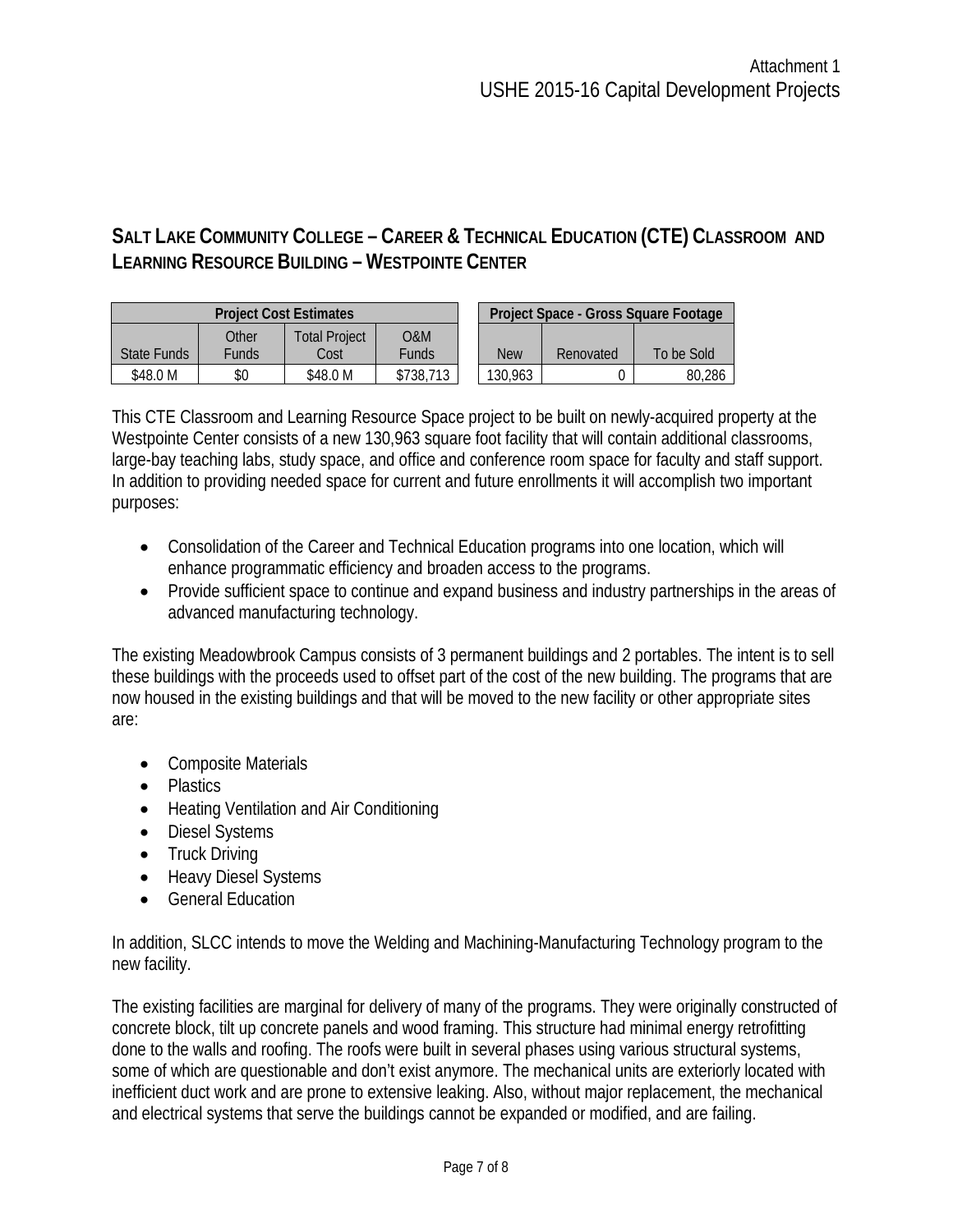The new facilities will accommodate current needs and provide for expansion into the future with state-ofthe-art space that is designed for these increasingly complex programs. It will resolve existing cost inefficiencies and improve the sharing of space and equipment resources by faculty, staff and students.

The \$48 million project amount includes funding to purchase an additional 10 acres of property adjacent to the project site for which a parallel land bank request has also been submitted. SLCC is requesting \$738,713 of increased O&M funding for the ongoing support of this facility.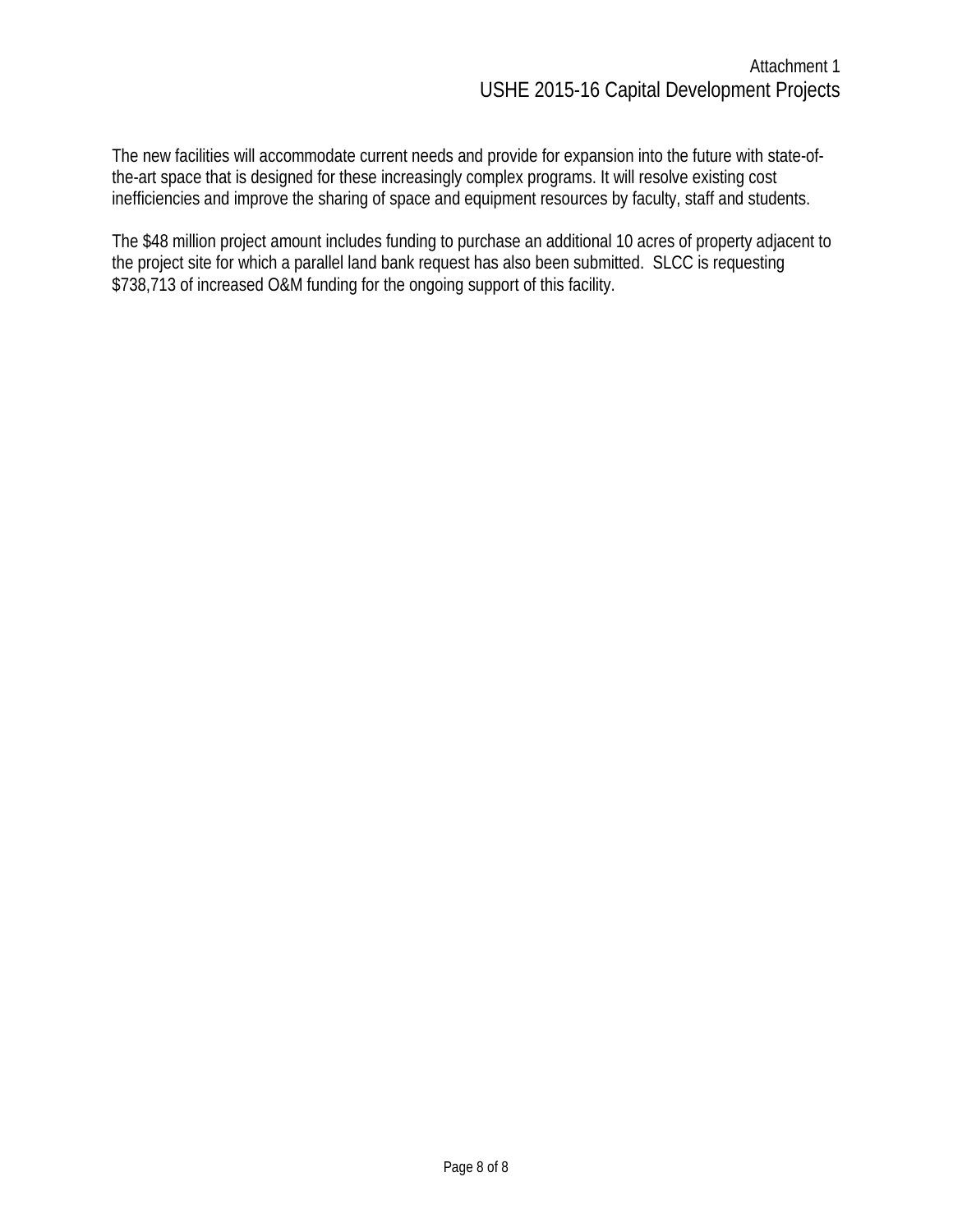#### USHE CDP PROJECT EVALUATION GUIDELINES FOR FY 2016 FUNDING CONSIDERATION Application of Regents Priority Points

**Step 3 - Analysis and Scoring of Needs** - The "Analysis and Scoring of Needs" component of the CDP process using space standards and driven primarily by growth in enrollment and staffing remains in force as do consideration for serious facility condition and functional obsolescence needs, donated and/or other non-state provided funds, and/or critical infrastructure defects.

**Step 4 – Prioritization of Projects for Funding Consideration** - After these issues have been dealt with in the scoring process, the Regents have a category of **Regents Priority Points** that they may use on a discretionary basis to address what are determined to be the most pressing and critical USHE needs. The proposed guidelines for prioritization of projects for FY 2016 funding consideration are as follows:

#### *Guideline Based Points 0-10 Points*

Critical Programmatic and Infrastructure Needs 10 Points

- Imminent threats to daily operations and program delivery
- Extraordinary economic development/competitive opportunities
- Enhancement of critical programs (science, engineering, technology, etc.)
- Facilities needs to achieve 2020 Plan goals

#### High Priority Issues

| Strategic Planning & Time-sensitive Issues                  |            |  |
|-------------------------------------------------------------|------------|--|
| Branch and satellite campus development                     |            |  |
| Significant changes in role and mission                     |            |  |
| Mergers and Partnerships                                    |            |  |
| Emerging time-sensitive opportunities                       |            |  |
| Operational and Programmatic Efficiency                     | 5-8 Points |  |
| Sustainability (energy conservation and efficiency)         |            |  |
| Operational Efficiency (optimization of O&M costs)          |            |  |
| Innovative and cost effective delivery of academic programs |            |  |
| Improved space utilization                                  |            |  |
| Eliminate functional obsolescence of equipment and space    |            |  |
| Fulfills a Non-Critical Need                                | 3 Points   |  |
| Core programmatic enhancement                               |            |  |
| Strengthen program deficiencies                             |            |  |
|                                                             |            |  |

Project Does Not Qualify for Regents' Priority Points 0 Points

#### *Discretionary Points 0-15 Points*

These points are designed to position institutions to further develop and enhance their assigned missions and roles (see R741.3.4.1). It also is the intent of the Regents to give appropriate consideration to projects that respond straightforwardly in helping to achieve the goals and recommendations of the *HigherEdUtah 2020 Plan*. Appropriate consideration will also be given to projects with prior approved Legislative planning funding.

#### *Total Regents Discretionary Points 25 Points*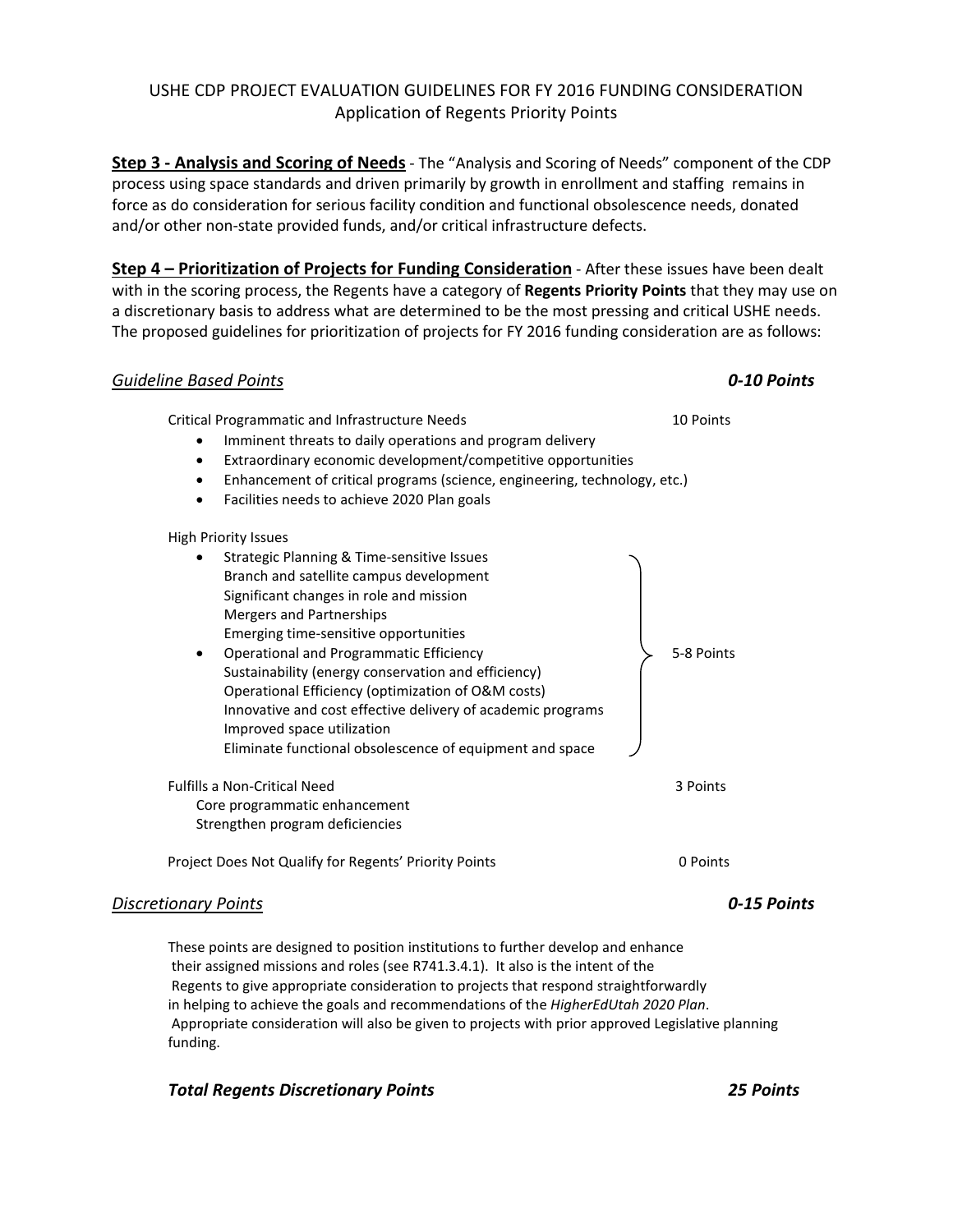## **USHE Capital Development Priorities**

### Approved 19 Aug 20<sup>1</sup>

# **Summary of Scoring Points for 2015-16**

|                                               |                       |                       |                 | <b>Scoring Points</b> |                       |               |               | <b>Regents Priority Points</b> |        | <b>Total Points</b> |
|-----------------------------------------------|-----------------------|-----------------------|-----------------|-----------------------|-----------------------|---------------|---------------|--------------------------------|--------|---------------------|
|                                               |                       | Other                 | Facility        | Institution           |                       | Total         |               | Guideline Discretionary        |        |                     |
|                                               | Analysis              | <b>Funds</b>          | Condition       | Priority              | Function              | Scoring       | <b>Points</b> | <b>Points</b>                  |        | Prioritized         |
| Project                                       | Points <sup>(1)</sup> | Points <sup>(2)</sup> | Points $^{(3)}$ | Points <sup>(4)</sup> | Points <sup>(5)</sup> | <b>Points</b> | $(10$ Max.)   | $(15$ Max.)                    | Points | Rank                |
| UU George Thomas Building Remodel & Expansion | 36                    |                       | 8               | 25                    |                       | 76            | 10            | 12                             | 98     |                     |
| <b>USU Biological Sciences Building</b>       | 40                    |                       |                 | 25                    |                       | 72            | 10            | $\mathsf{Q}$                   | 91     |                     |
| <b>USU Clinical Services Building</b>         | 34                    | 12                    |                 | 22                    |                       |               | 8             |                                | 82     |                     |
| <b>WSU Social Science Building</b>            | 44                    | $\Omega$              |                 | 25                    | $\Omega$              | 76            | 8             | $\overline{4}$                 | 88     |                     |
| <b>SUU New Business Building</b>              | 38                    |                       |                 | 25                    |                       | 66            | $\mathfrak b$ |                                | 80     |                     |
| Snow New Science Building (STEM)              | 42                    | $\Omega$              | $\sigma$        | 25                    |                       | 73            | 10            | 12                             | 95     |                     |
| DSU - Physical Education/Health & Wellness    | 48                    |                       | $\Omega$        | 25                    |                       | 73            | 8             |                                | 86     |                     |
| UVU - Performing Arts Building                | 46                    |                       | $\Omega$        | 25                    |                       | 72            | 8             |                                | 84     |                     |
| SLCC - Career & Technical Education           | 50                    |                       | .5              | 25                    |                       | 80            |               |                                | 93     |                     |

(1) **Analysis Points:** These reflect (a) How much space (by space type) the institution has in its inventory, (b) how much space it needs based on projected enrollments, space standards, and (c) how well the space needs gap between (a) and (b) are met by the proposed project. The project that fills the highest relative need receives 50 points, with the remaining projects receiving 2 or 3 fewer points depending on the scoring value difference (R741.4).

(2) Other Fund Points: These points are awarded to projects that are funded partly by documented non-state funds. Between 0 and 15 points are available depending on the proportion of non-state funding in the project. A project receives 1 point for the first 5% of non-state funds and an additional point for each additional 5%, 4%, or 3% (depending on the type of institution) that is non-state funded, up to the maximum of 15 points (R741.5.3.2).

(3) Facility Condition Points: These points are awarded to renovation projects with "very significant legal and/or health/life safety risks." Between 0 and 15 points are available. The awarding of points is based on a formal evaluation of the facility, utilizing external engineering and/or architectural reports and DFCM personnel (R741.5.3.4). Points are discounted based on the ratio of remodeled and deleted space to new space.

(4) Institutional Priority Points: Institutional priority points are assigned by the institutions to their various projects being submitted. An institution's top priority receives 25 priority points, second receives (for research universities only) 22 points.

(5) Function Points: Function points are awarded to major infrastructure projects based on the urgency for such projects. Up to 40 points are available (60 if project is institution's highest priority) (R741.5.3.5).

*Prepared by OCHE Finance & Facilities Ralph Hardy and Allison Nicholson*